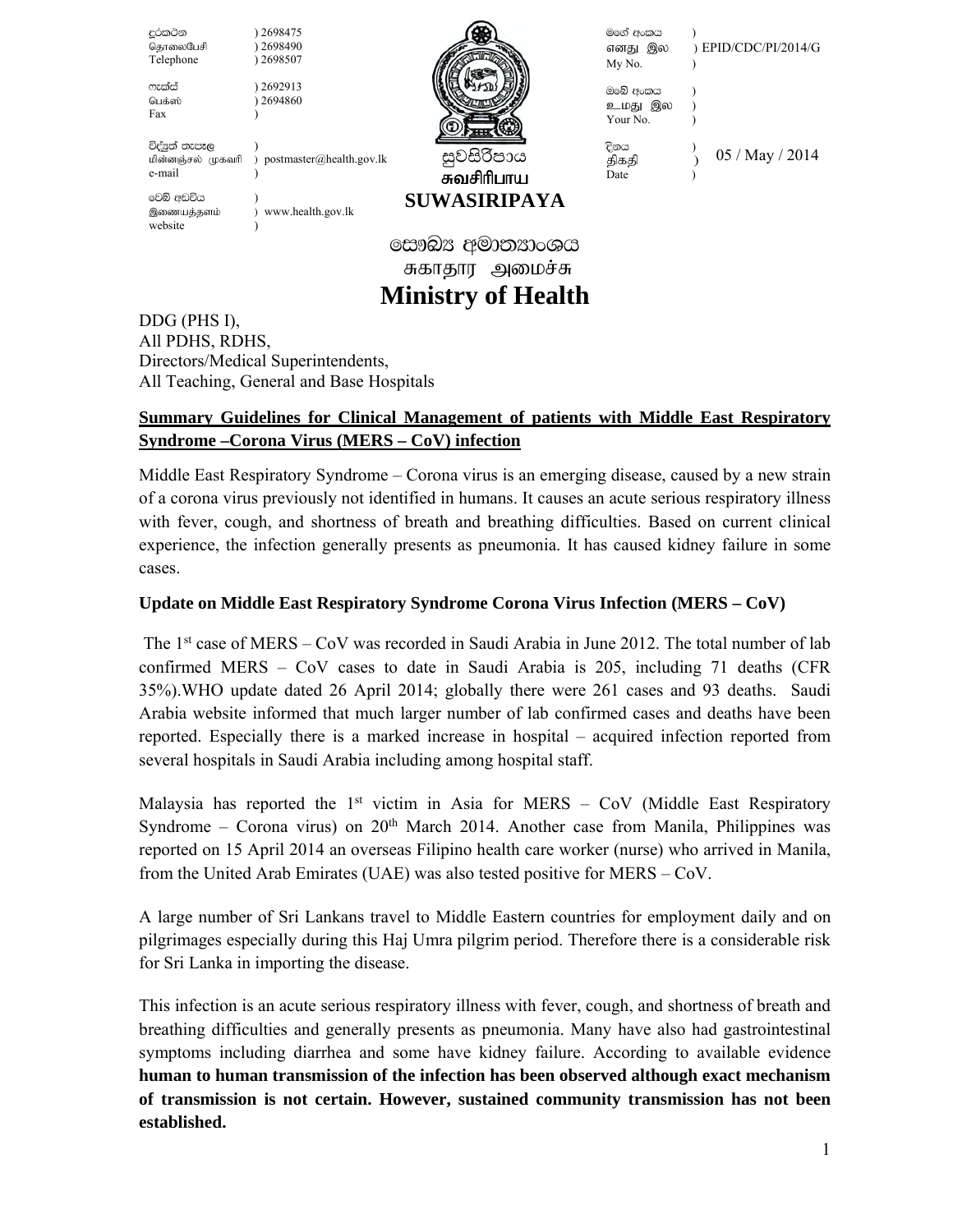This virus can be detected by RT PCR and laboratory confirmation facilities are available at the MRI.

The fact sheet and a summary guideline on case management developed along with WHO guidance which had been sent to all your institutions in March 2013 had been updated and posted on the Epidemiology Unit website (www.epid.gov.lk)

## **Case definition**

## Confirmed case

A person with laboratory confirmation of infection with the MERS Corona Virus.

## Probable case

1. A person with an acute febrile respiratory infection with clinical, radiological, or histopathological evidence of pulmonary parenchymal disease (e.g. pneumonia or Acute Respiratory Distress Syndrome, (ARDS));

## **AND**

No possibility of laboratory confirmation due to unavailability of testing facilities or negative result on a single inadequate sample

## **AND**

Direct epidemiological link \* with a laboratory – confirmed case

2. A person with an acute febrile respiratory infection with clinical, radiological, or histopathological evidence of pulmonary parenchymal disease (e.g. pneumonia or Acute Respiratory Distress Syndrome, (ARDS));

# **AND**

Inconclusive laboratory test (a positive screening test without confirmation)

# **AND**

 A resident or traveller to Middle Eastern countries where MERS – CoV virus is believed to be circulating in the 14 days before onset of illness.

3. A person with an acute respiratory febrile infection of any severity

## **AND**

Inconclusive laboratory test (a positive screening test without confirmation)

## **AND**

Direct epidemiological link \* with a laboratory – confirmed case

\*Direct epidemiological link may include:

- $\triangleright$  Close physical contact
- $\triangleright$  Working together in close proximity or sharing the same classroom environment
- $\triangleright$  Travelling together in any kind of conveyance (transportation such as planes and ships)
- $\triangleright$  Living in the same household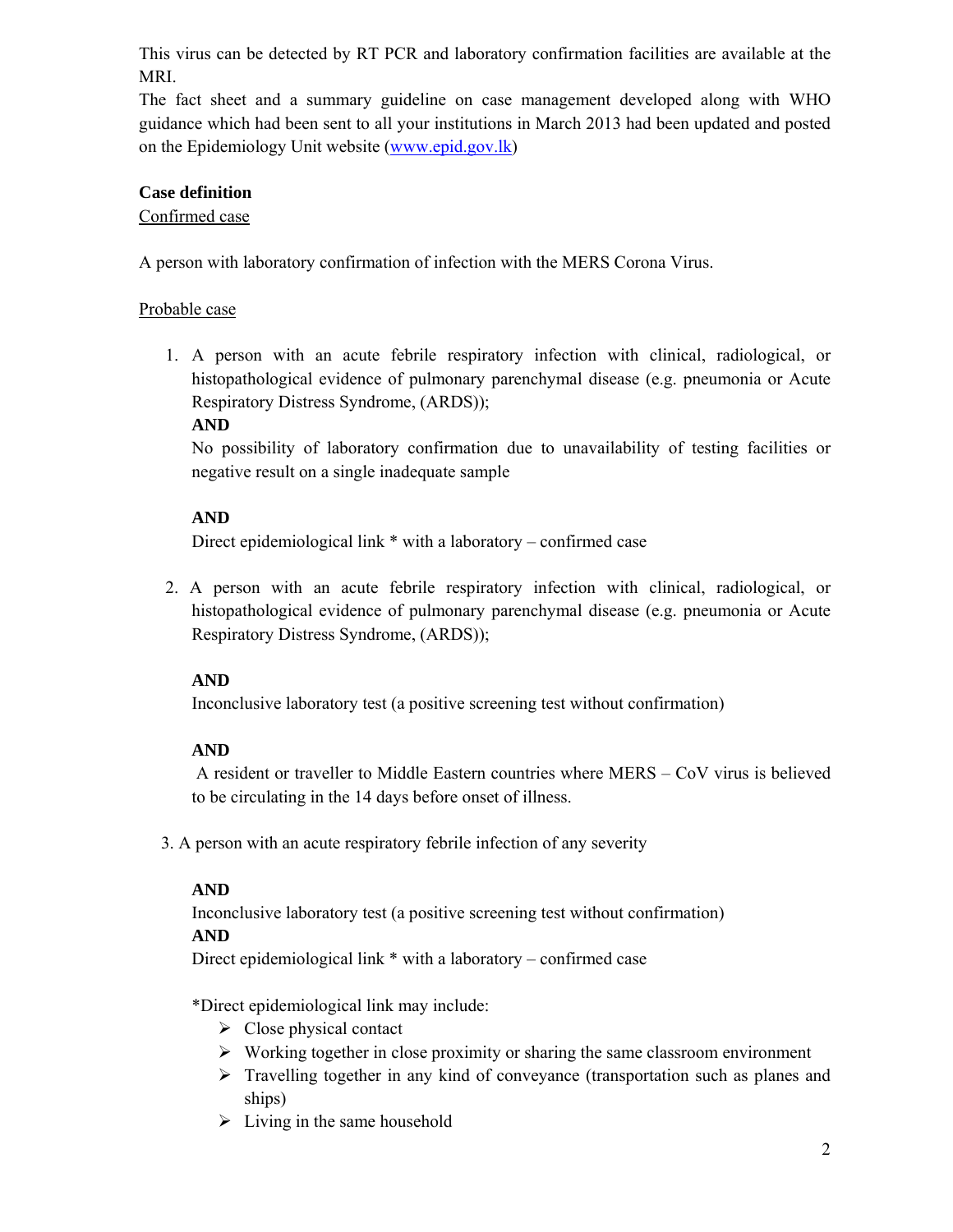These case definitions are based on WHO revised Interim Case Definitions for Reporting dated 3<sup>rd</sup> July 2013 and have been circulated to all hospitals.

## **Anti Viral Therapy**

No specific antiviral treatment has been recommended based on currently available evidence on the disease.

## **Guidance for Laboratory Diagnosis for confirmation of cases**

Laboratory confirmation for MERS CoV should be done by Reverse – Transcriptase Polymerase Chain Reaction (RT – PCR) with lower respiratory tract samples i.e. tracheal aspirates, bronco- alveolar lavage, nasopharyngeal aspirate and lung biopsy samples of deceased patients.

All samples for MERS – CoV virology should be transported in a labelled primary container/bag in Viral Transport Media (VTM) with in a secondary container with ICE to MRI. A Specimen transporter with ice packs should be used as a secondary container and ice should not be melted when reaching the laboratory. Sample bottles should be properly secured and non leaking.

Samples should be accompanied with a request form indicating a brief clinical history and personal details of the patient i.e. name, age, sex, address.

When sending postmortem samples a True cut needle biopsy (Through intercostals space) is indicated taken soon after death. Two autopsy samples should be sent in ice with the 1<sup>st</sup> sample in VTM and the 2<sup>nd</sup> sample in 70% alcohol.

## **Note:**

- $\triangleright$  Samples must be taken only from patients that fit into the case definitions given
- $\triangleright$  Samples can be handed over to MRI 24 hrs of the day throughout the week including weekends.

# **Antibiotic Therapy**

Although the patient may be suspected to have MERS corona virus infection, appropriate empiric antimicrobials should be administered as soon as possible for community-acquired pathogens based on local epidemiology and guidance until the diagnosis is confirmed. Empiric therapy can then be adjusted on the basis of laboratory investigation results.

## **Fluid management when there is no evidence of shock**

Patients with a Severe Acute Respiratory Infections (SARI) should be treated cautiously with intravenous fluid, because aggressive fluid resuscitation may worsen oxygenation, especially in settings where there is limited availability of mechanical ventilation.

# **Steroid or other adjunctive therapy for viral Pneumonitis**

Prolonged use of systemic high – dose corticosteroid can result in serious adverse events in patient with SARI, including opportunistic infection, avascular necrosis, new – health care associated bacterial infection and possibly prolonged viral replication, Therefore, corticosteroids should be avoided unless they are indicated for another reason.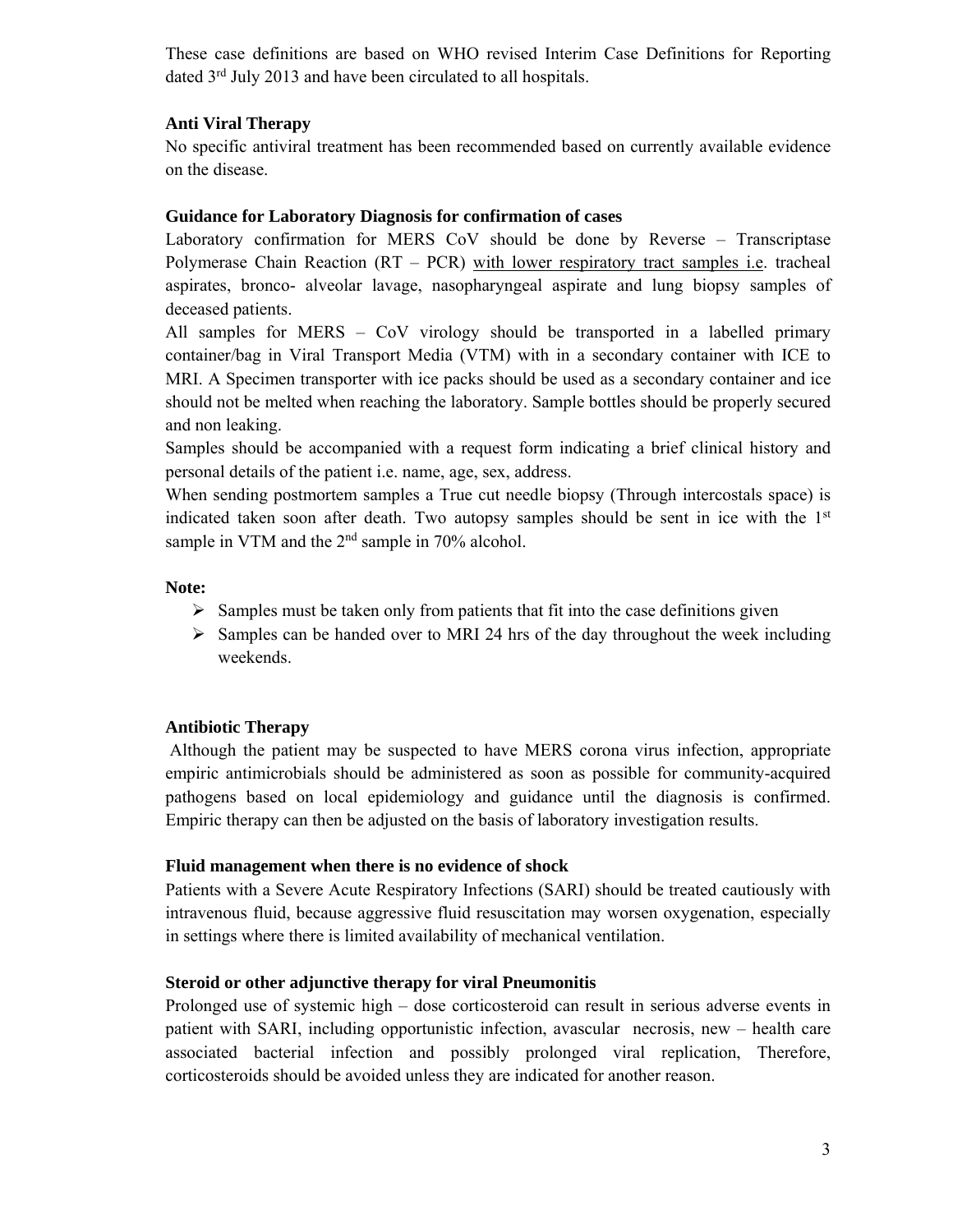Close monitoring of patients with SARI for signs of clinical deterioration, such as severe respiratory distress/ respiratory failure or tissue hypo perfusion/ shock is essential for timely application of supportive care interventions

## **Infection control and Waste Management**

Droplet precautions should be added to standard precautions for any patients with suspected or confirmed infection with MERS – CoV infection (see below)

These infection prevention and control measures should be started when the patient enters triage with symptoms of acute febrile respiratory illness. Organize the space and process to allow at least 1 meter distance between each patient with acute respiratory infections and other patients or other individuals not wearing Personal Protective Equipment (PPE). Ensure that triage and waiting areas are adequately ventilated. Encourage the use of respiratory hygiene, followed by hand hygiene.

Airborne precautions should be used for aerosol – generating procedures.

# **Standard precautions**

Hand hygiene (i.e. wash hands well with soap and water before and after attending to the patient)

Respiratory hygiene and cough etiquette (i.e. covering the mouth and nose during coughing or sneezing with a medical mask, cloth mask, tissue, sleeve or flexed elbow)

Use PPE

Prevention of needle sticks/sharps injuries

Cleaning and disinfection of the environment and equipment with routine disinfectants Safe water management

# **Droplet precautions**

Use a medical mask when within < 1m of patient

Maintain a distance of  $\geq 1$  meter between infectious patient and others

Place patient in a single room or cohort with similar patient

Limit patient environment and ensure that patients wear medical masks when outside their rooms.

## **Airborne precautions**

Ensure that healthcare workers performing aerosol – generating procedures use PPE, including gloves, long sleeved gowns, eye protection and particulate respirators (N95 or equivalent)

Use adequately ventilated rooms when performing aerosol – generating procedures In addition to standard precautions, all individuals, including visitors, when in close contact (within 1 meter) or upon entering the room/cubicle of patients with probable or confirmed

MERS – CoV infection should

Wear a medical mask

Wear eye protection (i.e. goggles or a face shield)

Wear a clean, sterile, long- sleeved gown and gloves

Perform hand hygiene before and after contact with the patient and his/her surroundings and immediately after removal of PPE

In addition, for patients with probable or confirmed MERS – CoV infection: